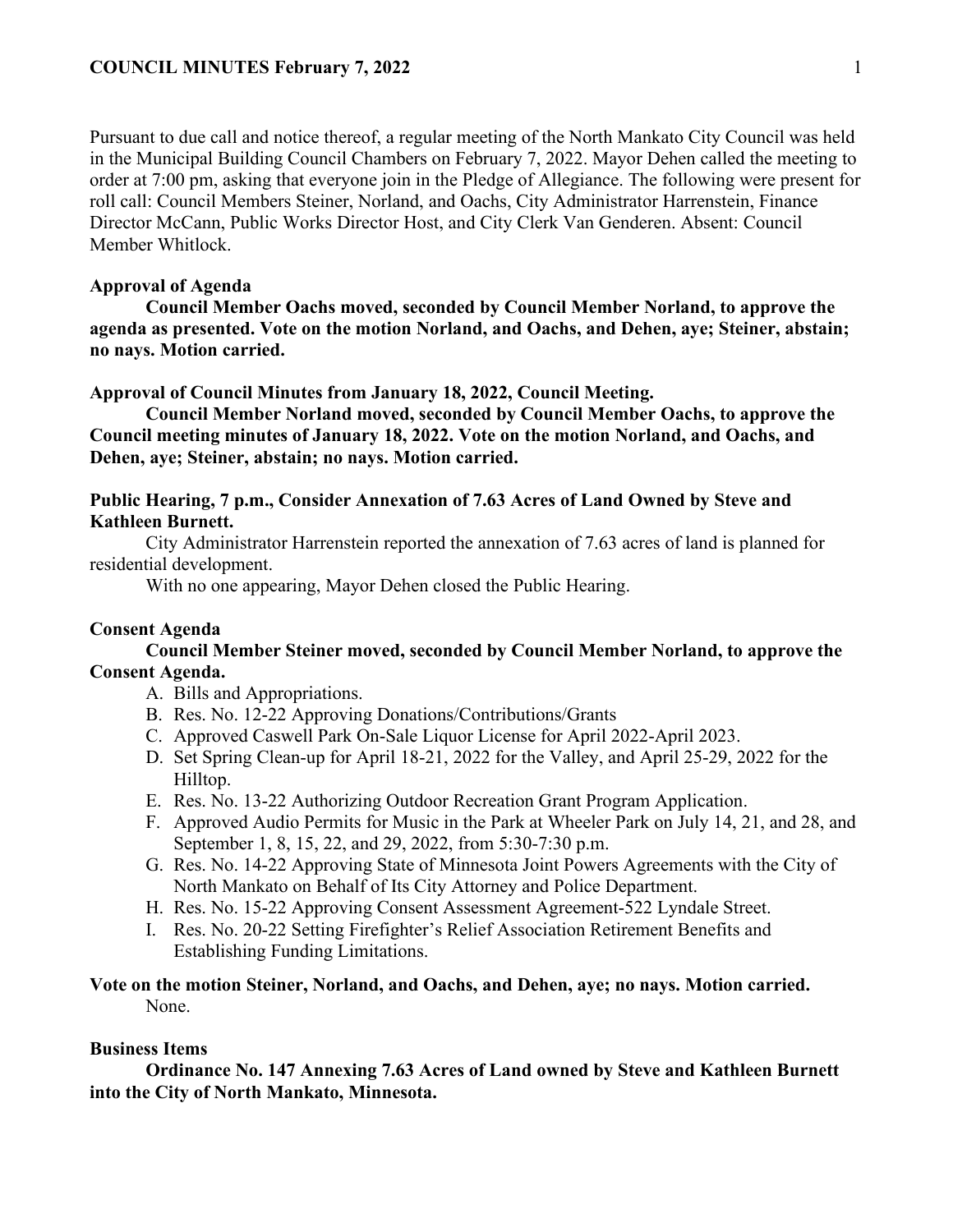#### **COUNCIL MINUTES February 7, 2022** 2

City Administrator Harrenstein reported that the property would be platted R-1 Residential and include a cul de sac and 15 lots.

**Council Member Norland moved, seconded by Council Member Steiner, to adopt Ordinance No. 147 Annexing 7.63 Acres of Land owned by Steve and Kathleen Burnett into the City of North Mankato, MN. Steiner, Norland, and Oachs, and Dehen, aye; no nays. Motion carried.** 

## **Res. No. 16-22 Approving Plans and Specifications and Ordering Advertisement for Bids Project No. 21-06 ABCDEF McKinley Avenue Improvement Project.**

City Engineer Sarff reported the plans and specifications had been prepared for the McKinley Avenue Improvement Project. The proposed improvements are essentially the same as those presented with the Preliminary Engineering Report and subsequent City Council presentations. The project location is McKinley Avenue from Sherman Street to Range Street (300, 400 & 500 blocks). Proposed improvements include sanitary sewer, watermain, storm sewer, street and surface improvements, and street lights. The estimated project cost for the street and surface improvements/street lights is \$837,800. Storm sewer is \$225,500, sanitary sewer mainline and services is \$257,700, and watermain mainline and services is \$342,200 for a total estimated project cost of \$1,663,200.

**Council Member Steiner moved, seconded by Council Member Oachs, to Adopt Res. No. 16-22 Approving Plans and Specifications and Ordering Advertisement for Bids Project No. 21- 06 ABCDEF McKinley Avenue Improvement Project. Vote on the motion Steiner, Norland, and Oachs, and Dehen, aye; no nays. Motion carried.** 

## **Res. No. 17-22 Accepting Bid Project No. 21-07 DEF 2022 Street and Miscellaneous Paving Improvement Project.**

City Engineer Sarff reported bids were received and opened on Tuesday, January 18th at 11:00 a.m. for the 2022 Street and Miscellaneous Paving Improvement Project. The proposed projects included portions of the following ten roads: North River Drive, Candi Court, Sherman Street, Garfield Avenue, Village Court, Shady Oak Drive, Nottingham Lane, Kings Court, Queens Court, Roe Crest Drive, and Roe Crest Court. He noted portions or all of the following two alleys would receive Mill and Overlay, Alley between Wheeler Avenue and Belgrade Avenue, and the Alley between Belgrade Avenue and Nicollet Avenue. City Engineer Sarff reported three bids were received with the bid results below:

| <b>Bidder</b>                             | <b>Bid Amount</b> |
|-------------------------------------------|-------------------|
| Nielsen Blacktopping, Inc.                | \$598,603.50      |
| W.W. Blacktopping, Inc.                   | \$620,248.50      |
| OMG Midwest, Inc. (MN Paving & Materials) | \$638,660.90      |
| Engineer's Estimate                       | \$603,320.00      |

The low bidder for the project is Nielsen Blacktopping, Inc. from Kasota, Minnesota. Based on past performance on similar projects in previous years, Nielsen Blacktopping is qualified to complete the work, and staff recommends awarding the bid.

The budget for the project included in the City's Capital Improvement Plan is \$497,000. The bidding documents include provisions that allow the City to eliminate one or more of the bidding sections before the award of the contract is required to bring the project within the budgeted amount.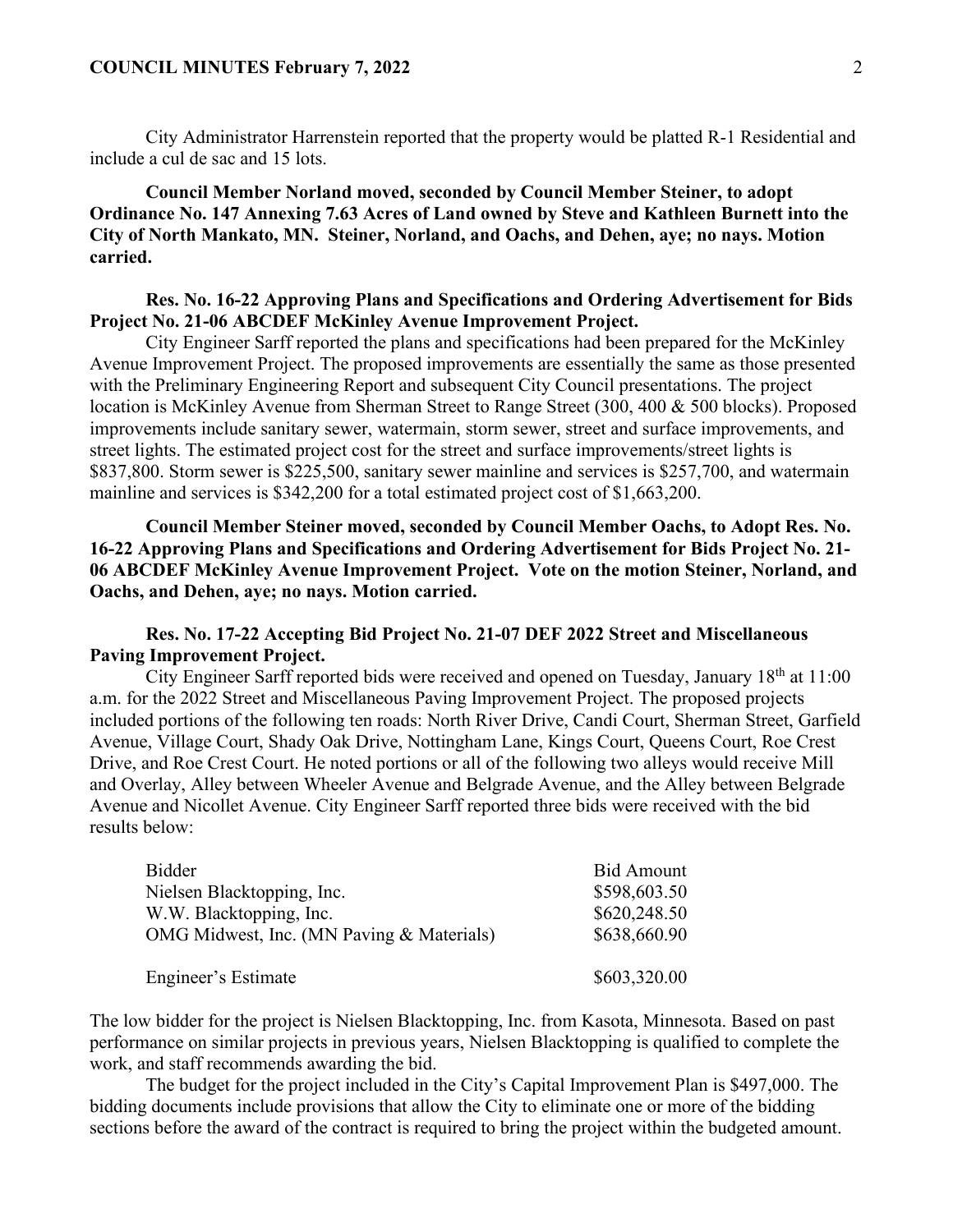The City staff is recommending the Sherman Street mill and overlay in the amount of \$124,625.00 be eliminated from the project, which results in an adjusted bid amount of \$473,978.50.

**Council Member Steiner moved, seconded by Council Member Norland, to Adopt Res. No. 17-22 Accepting Bid Project No. 21-07 DEF 2022 Street and Miscellaneous Paving Improvement Project. Vote on the motion Steiner, Norland, and Oachs, and Dehen, aye; no nays. Motion carried.** 

### **Res. No. 18-22 Accepting Bids Softball Upgrades Caswell Park Softball Complex Rebid City Projects No. 21-04.**

Public Works Director Host reported the project was originally bid in the summer of 2021, but the bids were rejected due to the cost. The City refined the plans, and bids were received on January 21, 2022. A total of 4 bids were received. The low bidder for the project is RW Carlstrom of Mankato, Minnesota, with a Base Bid amount of \$2,160,132.00; the staff would recommend Alternate No. 7 Furnish Chain Link Fence for \$270,568 for a total recommended acceptance of \$2,430,687.

**Council Member Norland moved, seconded by Council Member Steiner, to Adopt Res. No. 18-22 Accepting Bids Softball Upgrades Caswell Park Softball Complex Rebid City Project No. 21-04. Vote on the motion Steiner, Norland, and Oachs, and Dehen, aye; no nays. Motion carried.** 

### **Res. No. 19-22 Accepting Bids Electrical Structural Work Related to Caswell Park Softball Complex Rebid City Project No. 21-04.**

Bids were also received under a separate solicitation for electrical structural work related to the Caswell Softball Upgrades. A total of three bids were accepted. The following is a summary of the bid results:

| <b>Bidder</b>                         | <b>Bid Amount</b> |
|---------------------------------------|-------------------|
| <b>Starry Electric</b>                | \$64,500.00       |
| Kunkel Electric                       | \$105,750.00      |
| <b>Electro Mechanical Contracting</b> | \$165,626.00      |
| Engineer's Estimate                   | \$100,000.00      |

The low bidder is Starry Electric from Foley, Minnesota. Bolton & Menk's knowledge of their capabilities recommends awarding the contract to Starry Electric.

**Council Member Oachs moved, seconded by Council Member Norland, to Adopt Res. No. 19-22 Accepting Bids Electrical Structural Work Related to Caswell Park Softball Complex Rebid Project No. 21-04. Vote on the motion Steiner, Norland, and Oachs, and Dehen, aye; no nays. Motion carried.** 

## **Receive Updates on Indoor Recreation Facility Conceptual Plans and Sales Tax Financing.**

Public Works Director Host presented renderings of the proposed Indoor Recreation Facility, including improved parking and floor plans. The first floor has basketball courts, volleyball courts, tennis courts, and pickleball courts. The total floor space with the first and second floors is 115,000 square feet. City Administrator Harrenstein reviewed the budget information for the Softball Upgrades,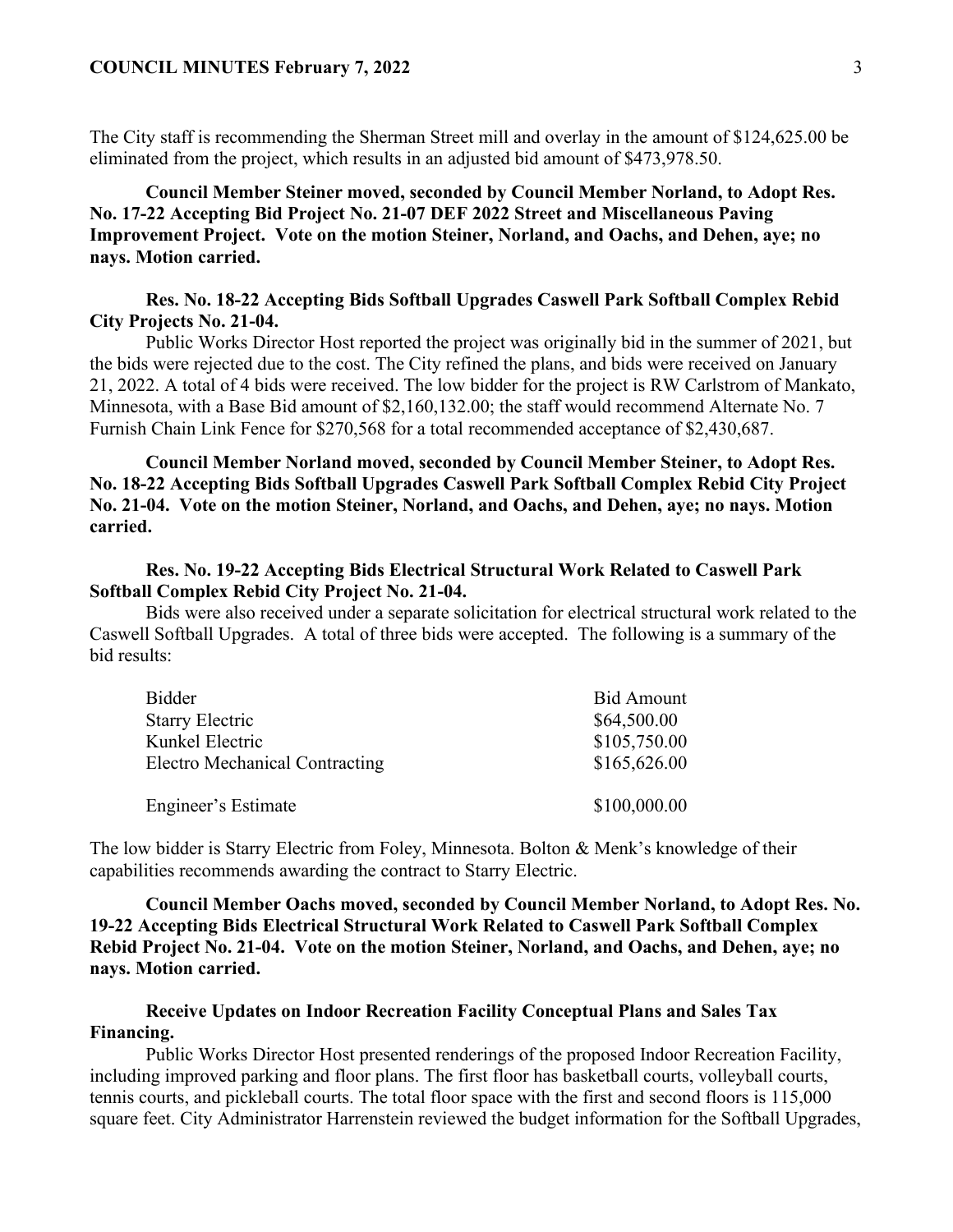Caswell Phase I Improvements, and Caswell Phase II Improvements. Softball Upgrades totals \$3,430,180 with funding sources from the State Bond Appropriations, Sales Tax Proceeds, Bond Premium, and Adult Softball Contributions. Caswell Phase I Improvements estimated capacity is \$5,912,773 with funding sources from State Bond Appropriations, Sales Tax Bond Proceeds, Bond premium, Adult Softball Contribution, and MUSC Contributions. Caswell Phase II Improvements estimated total is \$17,500,000, the estimate is contingent on the price of steel. Funding sources include the State Bond Appropriation, Sales Tax Proceeds, City Abatement Bonds, or other Sources.

### **City Administrator and Staff Comments**

City Administrator Harrenstein reported the City is accepting applications for the Boulevard Tree Program.

City Administrator Harrenstein noted that Community Development is studying the area surrounding Lookout Drive and the South Central college (SCC) Campus and is inviting the community to take a survey regarding the future of the area. Residents can access the survey by visiting the North Mankato City website.

City Administrator Harrenstein reported the Connecting Commerce Business Association had launched the "Love our Firefighters Raffle" for February.

Public Works Director Host said that Carr's Tree Service will begin removing trees next week and should have all 70 trees removed in approximately four weeks. Residents have started requesting replacement trees.

City Administrator Harrenstein noted the Spring Clean-up dates were set for April 18-21, 2022, for the Valley, and April 25-29, 2022, for the Hilltop.

#### **Mayor and Council Comments**

Council Member Oachs reported on the ASA board meeting, noting some changes that will be occurring, and it would be good to bring those items to a Council Work Session.

Council Member Steiner requested the City Attorney begin attending the Council Meetings again.

Mayor Dehen reported that the City of North Mankato would host the REDA meeting on Wednesday, February 9<sup>th</sup>.

**Council Member Norland moved, seconded by Council Member Steiner, to adjourn to Closed Session for Union Negotiations. Vote on the motion Steiner, Norland, Oachs, and Dehen, aye; no nays. Motion carried.** 

**Council Member Steiner moved, seconded by Council Member Oachs, to return to Open Session. Vote on the motion Steiner, Norland, and Oachs, and Dehen, aye; no nays. Motion carried.** 

**Council Member Steiner moved, seconded by Council Member Oachs, to Approve the 2022-2023 Law Enforcement Labor Services Local #305. Vote on the motion Steiner, Norland, Oachs, and Dehen, aye; no nays. Motion carried.**